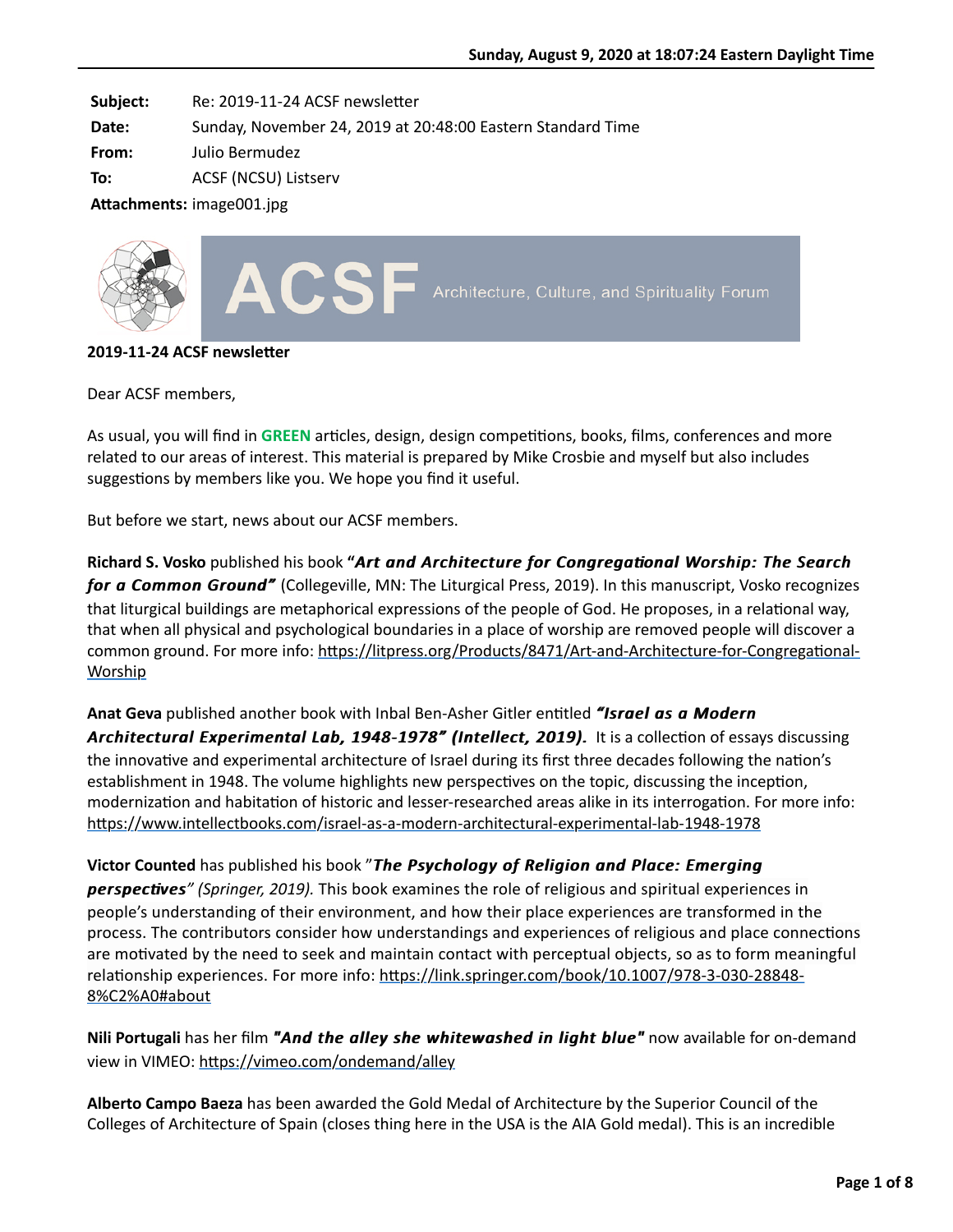recognition, as you all know. Spain has a list of incredible architects. Here is the official info: https://www.metalocus.es/en/news/alberto-campo-baeza-awarded-gold-medal-architecture

**Rick Joy** is being inducted to the Interior Design's 2019 Hall of Fame -- the Oscars of the design industry – in New York City, this coming December 5. For more info, see: https://www.interiordesign.net/articles/16916interior-design-announces-2019-hall-of-fame-inductees/

**Trey Trahan**'s office has been ranked #1 design firm in the US by Architect (the Journal of the AIA). Here is a link: https://www.architectmagazine.com/practice/2019-architect-50-top-50-firms-in-design\_o

**OUR ACSF 12 SYMPOSIUM "PRACTICES TOWARD A FUTURE" AT FALLNGWATER HAS BEEN OFFICIALLY LAUNCHED A COUPLE OF WEEKS AGO. THE DEADLINE FOR SUBMISSIONS IS FEBRUARY 1, 2020. ALL INFORMATION YOU NEED TO KNOW IS HERE:** http://www.acsforum.org/symposium2020/

## **ARTICLES**

# **Divine transports. Whether via music, dance or prayer, the trance state was key to human** evolution, forging society around the transcendent

https://aeon.co/essays/how-trance-states-forged-human-society-through-transcendence A change has come over the public discussion of religion in recent years. In the decade of the New Atheists, religion was the root of all evil. Nowadays, however, it tends to be thought of as a good, even necessary, part of society. In his recent book *Dominion: The Making of the Western Mind* (2019), the agnostic historian Tom Holland argues that Christianity underpins our civilisation; and the atheist philosopher John Gray has repeatedly stressed that atheism is not the natural default for rational people, but is often a type of religion too.

## **Why Architect Mario Botta Is Having a Major Moment**

https://www.architecturaldigest.com/story/mario-botta-the-space-beyond At 76, the global powerhouse—celebrated for his stunning sacred buildings—is the subject of a new documentary

## **'Beyond the mosque': Seeing Islam's diversity reflected in worship spaces**

https://religionnews.com/2019/11/04/beyond-the-mosque-seeing-islams-diversity-reflected-inworship-spaces/

For more than a decade, Rizwan Mawani has been living, working and praying with Muslims in 50 different communities across 17 countries. As you'd expect, he has visited plenty of *masjids*, as mosques are called in Arabic, meaning "a place of prostration."

# **'how can the earth be separate from you?': BV doshi speaks ahead of 2020 venice biennale**

https://www.designboom.com/architecture/bv-doshi-time-space-existence-venice-architecturebiennale-2020-11-23-2019/

over the past six decades, [2018 pritzker laureate](https://www.designboom.com/architecture/balkrishna-doshi-pritzker-prize-03-07-2018/) [BV doshi](https://www.designboom.com/tag/balkrishna-doshi/) has created a body of work lauded for its poetics, purpose, and deep appreciation of material context. from affordable social housing to public space, doshi's designs are influenced as much by India's vernacular architecture as they are by his early tutelage under Le Corbusier and Louis Kahn— mentors he describes as his guru and yogi, respectively.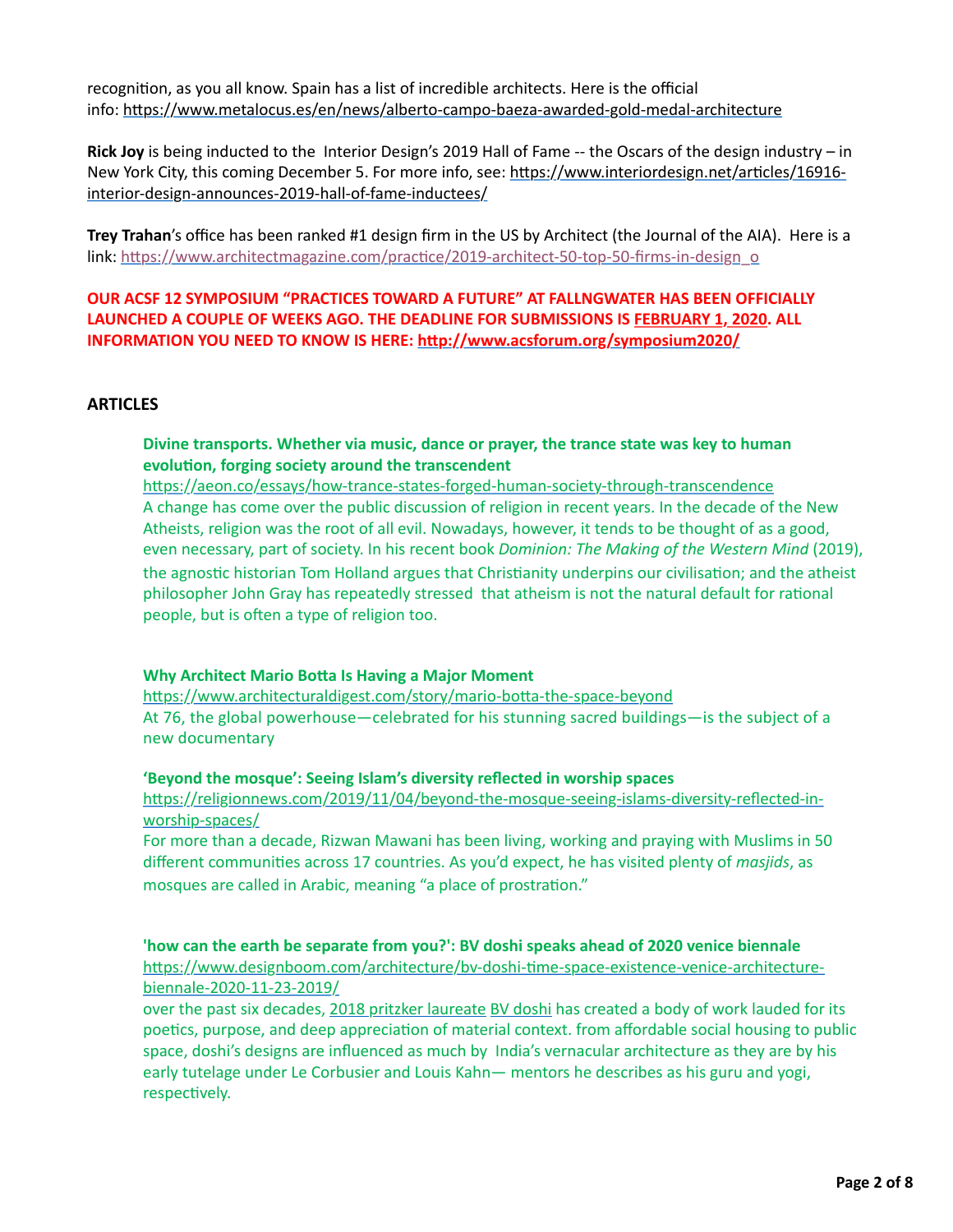## **Colorado Springs churches turning commercial spaces into sacred places**

https://gazette.com/life/born-again-buildings-churches-turning-commercial-spaces-into-sacredplaces/article\_a69cf224-e61a-11e9-bd39-dbe3b173d5d9.html

In recent years, Vanguard has launched two satellite campuses in nonecclesiastical sites: a Palmer Lake community that meets at the Tri-Lakes Center for the Arts and a Briargate community that meets at The Classical Academy. Vanguard isn't alone. Dozens of Springs churches use repurposed commercial and retail spaces, many along Academy Boulevard, which was made famous in the book "Fast Food Nation" for its miles of chain restaurants.

## **Can a Modern Spire Inspire?**

https://www.patheos.com/blogs/standingonmyhead/2019/05/after-the-fire-can-a-modern-spireinspire.html

The author of this essay, a Catholic priest, raises questions about a new spire design for Notre Dame.

## **Are You 'Mystical But Not Religious?'**

https://www.patheos.com/blogs/carlmccolman/2019/11/contemplation-community-and-theinstitutional-church-has-the-time-come-for-being-mystical-but-not-religious/ Do you necessarily have to be a member of an organized Christian church to be a mystic?

## **Sacred Space and the Boxes We Build for Ourselves**

https://www.patheos.com/blogs/strategicmonk/2019/11/20/practices-from-the-inside-out-wepractice-living-outside-the-box/

The author questions whether sacred space is possible in the boxes we build to contain our own lives.

## **November and a Monastic Mindset**

https://www.patheos.com/blogs/strategicmonk/2019/11/16/monastic-strategies-celebrating-asaturday-morning-in-november/ The author contemplates that November might be the ideal month for a monastic turn of mind.

**What is Religion Good For if You Don't Believe?** https://www.washingtonpost.com/religion/2019/11/15/christianity-is-declining-rapid-paceamericans-still-hold-positive-views-about-religions-role-society/ While religious observance declines in America, who do so many people see religion as a positive role in Christianity?

## **Mr. Rogers' Critique of Consumerism**

https://www.washingtonpost.com/religion/2019/11/22/mister-rogers-wasnt-just-nice-he-wantedtake-down-consumerism/

Fred Rogers was a nice guy, but he recognized the dangers and hypocrisy of consumerism.

## **The Long-Term Effects of Medieval Catholicism**

https://www.washingtonpost.com/religion/2019/11/07/new-science-studys-theory-medievalcatholicism-explains-difference-between-cultures-this-day/

A new scientific study shows how medieval Catholicism continues to have an impact on global culture.

## **Project Swap: A Challenge to Architectural Authorship**

https://commonedge.org/project-swap-a-design-studio-experiment-tests-ideas-of-authorship-and-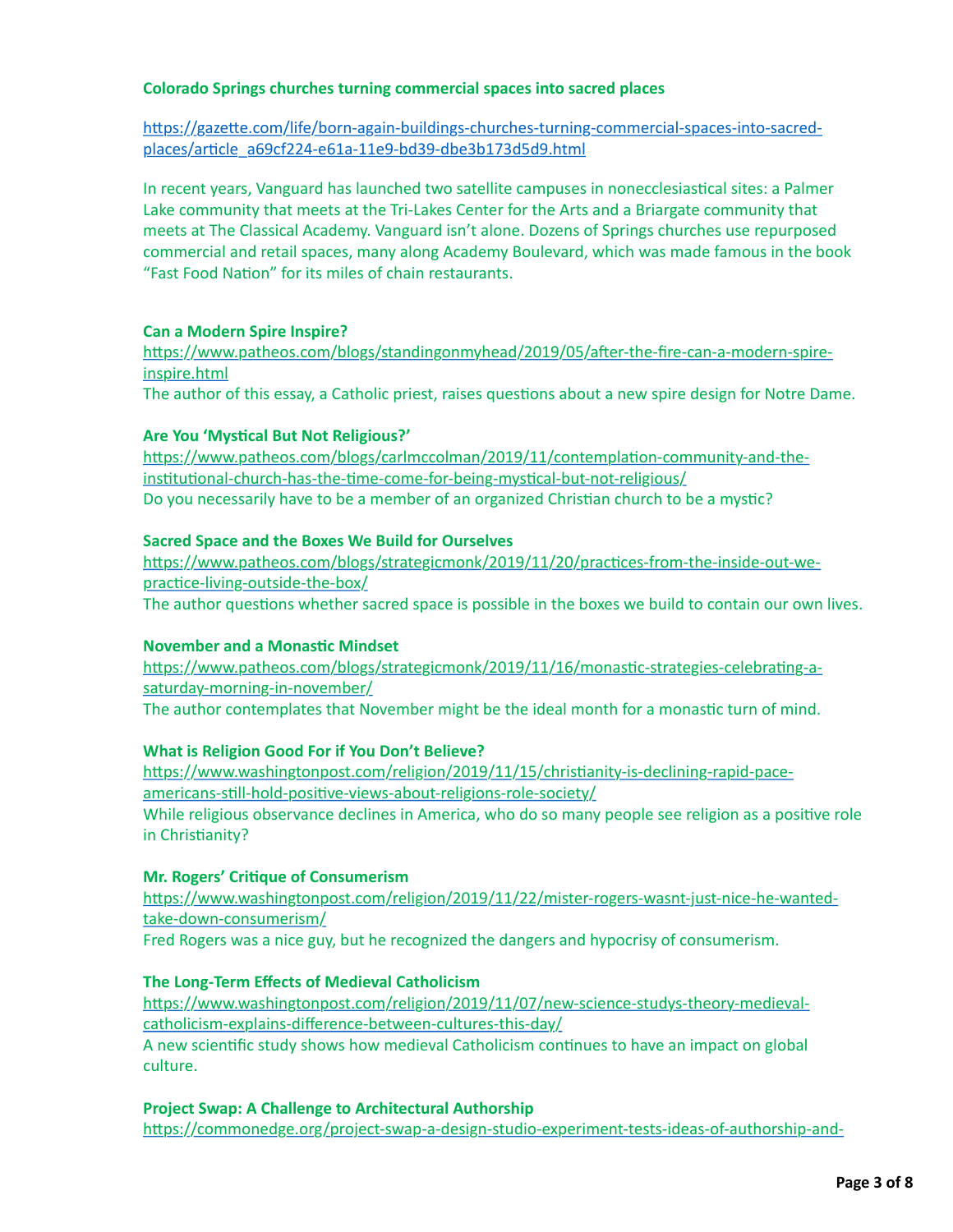## collaboration/

This professor told his students to swap studio design projects. Then this happened…. **The Persistence of Religious Feeling**

https://www.nytimes.com/2019/11/11/books/review/believers-faith-in-human-nature-melvinkonners.html

Two authors question why a feeling for religious belief persists in human beings.

## **The Collapse of Christianity?**

https://www.nytimes.com/2019/10/29/opinion/american-christianity.html?auth=loginemail&login=email

A commentator questions whether the triumph of secularism and the devolution of Christianity in America is overstated?

#### **Americans Turn to Astrology**

https://www.newyorker.com/magazine/2019/10/28/astrology-in-the-age-of-uncertainty We live in uncertain times, and many Americans are seeking out astrology to cope.

#### **An Interview with TED Founder and Architect, Richard Saul Wurman**

https://www.archdaily.com/927079/an-interview-with-ted-founder-and-architect-richard-saulwurman

Richard Saul Wurman is one of the most influential architects of our time; a remarkable achievement for someone whose passions and explorations extend far beyond the traditional realms of the profession. Wurman's lifelong pursuit of the misunderstood, the unknown, and the unexplored, has offered a litany of contributions to the wider world, from the highly-acclaimed TED Conference, which he founded in 1984, to signature theories such as LATCH and Information Architecture.

## **SPACE10 Explores the Future of Digital Design in Architecture**

https://www.archdaily.com/928299/space10-explores-the-future-of-digital-design-in-architecture

New digital advancements and technologies are redefining how we design. Looking at how these tools are becoming more ubiquitous and pervasive, IKEA's research and design lab SPACE10 published The Digital in Architecture report to explore the impact of digital technology and its larger movements. Authored by architecture theorist Mollie Claypool, the report illustrates these changes through data research, concepts, and visualization by Pentagram.

#### **POEM**

A member send this beautiful poem to share with you all ... something unusual ... but upon reading it, we believe she is right:

## **"Wild Geese"** by **Mary Oliver**

(for more, go here: https://onbeing.org/blog/mary-oliver-reads-wild-geese/)

*You do not have to be good. You do not have to walk on your knees for a hundred miles through the desert, repenting. You only have to let the soft animal of your body love what it loves.*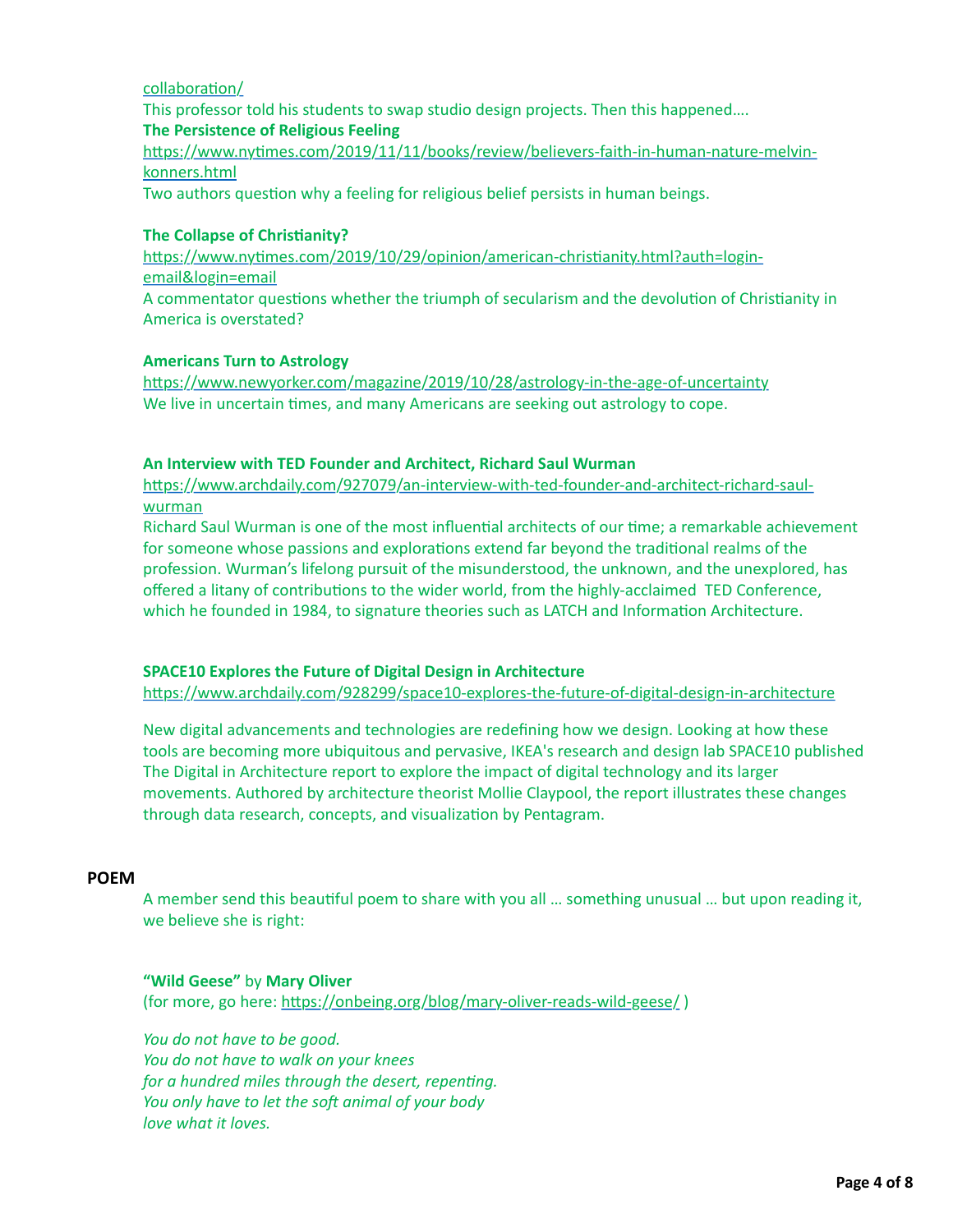# **CALL FOR SCHOLARLY CONTRIBUTION**

## **Post Architectures of Slavery: Ruins & Reconstructions Symposium Publication**

This edited volume will critically explore places and times in which slavery was a legal institution, as well analyze the long-enduring memories and legacies of slavery in architecture, urbanism, landscapes, and preservation. Papers should be 6,000-7,500 words in length (including sources) using MS Word software and Chicago endnotes style 17 version citation. Papers are to be in American style English, and non-native speakers of English should have their papers proofed first by a native speaker. Deadline for paper submissions is **Monday, January 20, 2020** to [walkernr@cofc.edu](mailto:walkernr@cofc.edu) and stiefelb@cofc.edu, with the phrase "Ruins and Reconstructions Publication" written in the subject line. For those interested without a completed paper in-hand please submit a 300-word abstract and a two-page CV as soon as possible, which will be reviewed on a rolling basis.

#### **Convocatoria abierta: ARQUITECTURAS DEL SUR Nº57 / ENERO 2020**

http://revistas.ubiobio.cl/index.php/AS/announcement/view/55

La revista Arquitecturas del Sur convoca a presentar artículos para nuestra próxima edición. Por la presente solicitamos su difusión entre docentes, estudiantes e investigadores.

# **CONFERENCES**

#### **CONNECTIONS: Exploring heritage, architecture, cities, art, media**

International conference in Canterbury, UK, Summer 2002. University of Kent. 29-30 June 2020 This event explores links between architecture, cities, history, heritage, art, film, media, cultural studies. Publishers: Routledge / Intellect Books

ABSTRACTS: Round 1: Feb 10th / Round 2: Apr 10<sup>th</sup> Present: in-person, skype, pre-recorded film (for delegates who cannot travel) Web address: https://architecturemps.com/canterbury-conference/ Enquiries: [admin@architecturemps.com](mailto:admin@architecturemps.com) Sponsored by: University of Kent / AMPS

#### **IISES 6th Arts and Humanities Conference, Rome**

#### **Conference**

1st to 4th June 2020 Rome, Italy Website: https://www.iises.net/current-conferences/arts-and-humanities/6th-arts-humanitiesconference-rome **Contact person:** Professor Robert Holman

The IISES invites you to participate in the 6th Arts & Humanities Conference to be held on June 1 - 4, 2020 in Rome, Italy, at the Sapienza University of Rome. Complimentary bus tours to Tivoli and Orvieto are included for the conference delegates.

**Organized by:** International Institute of Social and Economic Sciences **Deadline for abstracts/proposals:** 7th April 2020

**EFSRE VI conference on "Religion, Materialism and Ecology"** (University of Manchester, UK) Friday 15 May to Sunday 17 May, 2020. Webpage: http://lincolntheologicalinstitute.com/efsre-vi/ Information about accommodation is also on the registration page. You can also book for the (optional) conference supper on Saturday evening.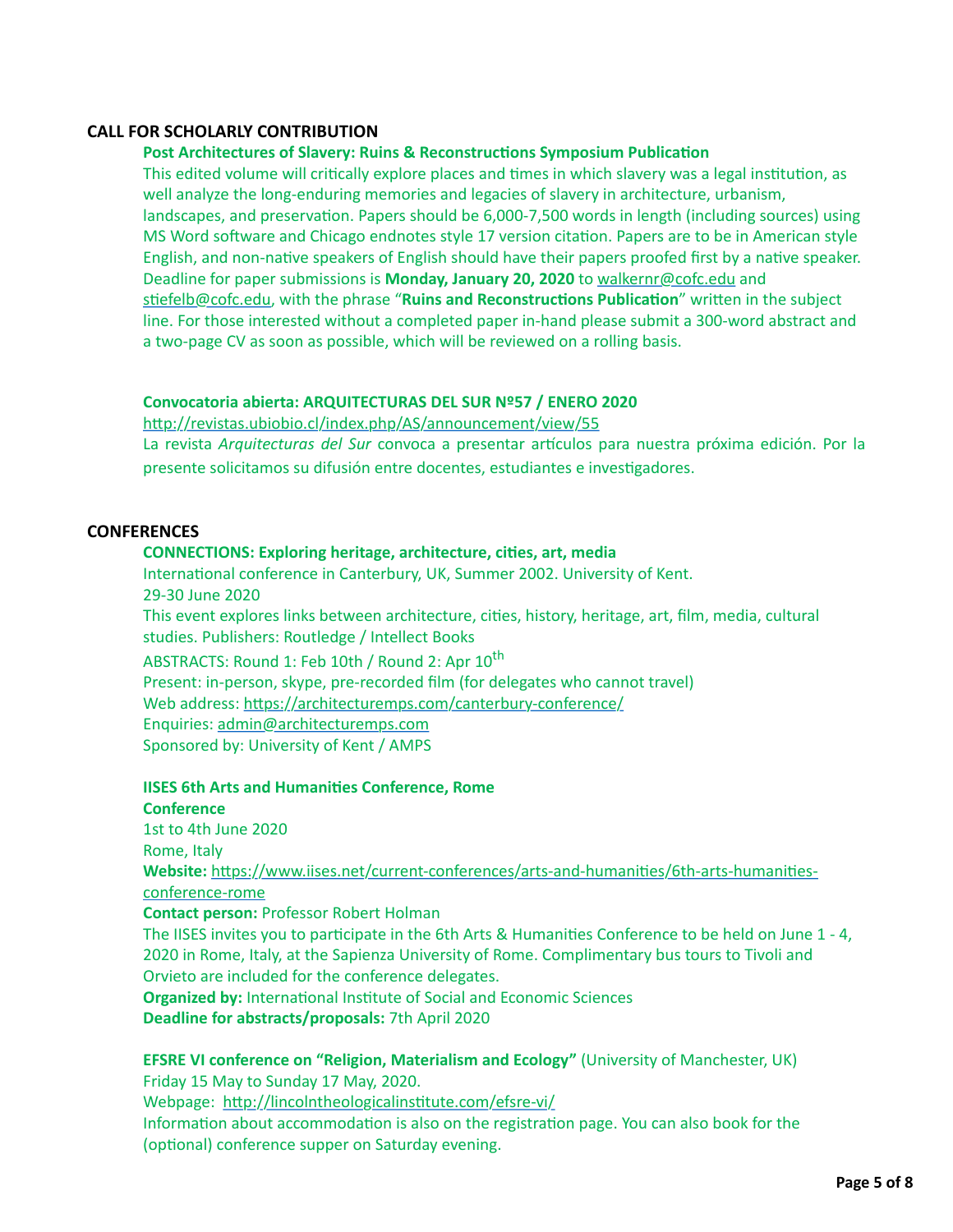Information on travelling to the University of Manchester is available here. https://www.manchester.ac.uk/discover/maps/ If you need assistance, please use the e mail addresses given in the registration process.

#### **COMPETITIONS**

# **Vale de Moses Meditation Cabin**

International Architecture Competition

https://beebreeders.com/architecturecompetitions/valedemosescabins/

The Vale De Moses Meditation Cabins competition is the first in a series of competitions based in Portugal and the first in partnership with Vale de Moses. For this competition, participants are being asked to create designs for a cabin that could be replicated in any number of spots throughout the retreat.

#### **LEGENDARY BIRD HOME 2020**

International Architecture Competition

https://beebreeders.com/architecturecompetitions/birdhome2020

The LEGENDARY BIRD HOME 2020 competition is the first in a planned series of competitions looking to raise awareness for the global environmental crisis. This competition will be a collaboration with Birdly - a socially-responsible startup that aims to support environmental activism worldwide through funds raised by selling bird homes.

## **PHOTOGRAPHY**

**Dallas photography exhibit explores 'Sacred Spaces' of different religious backgrounds** https://www.fox4news.com/news/dallas-photography-exhibit-explores-sacred-spaces-of-differentreligious-backgrounds

An amateur photography exhibit is bringing Texans together from different religious backgrounds. The goal of the show is to provide an intimate and sometimes surprising look at what people from different faiths consider a 'sacred space.'

## **DESIGN**

## **Temple Wins Canadian Top Award**

https://bustler.net/news/7525/hariri-pontarini-s-baha-i-temple-of-south-america-wins-2019-raicinternational-prize

A Bahai temple in Chile wins the Royal Architectural Institute of Canada's 2019 International Prize

#### **Winners of the Rwanda Chapel Competition**

https://bustler.net/news/7516/rwanda-chapel-a-monument-for-the-community-a-place-for-peopleto-bond-and-unite-regardless-of-race-and-history-through-gathering-prayers-and-contemplation See the winners of the international competition to design a chapel in Rwanda as a place for the community to bond and unite regardless of race.

## **Finalists for the 2019 Architectural Photography Awards**

https://bustler.net/news/top/7550/the-24-finalists-of-the-2019-architectural-photography-awards Several of the winners are sacred spaces from around the world.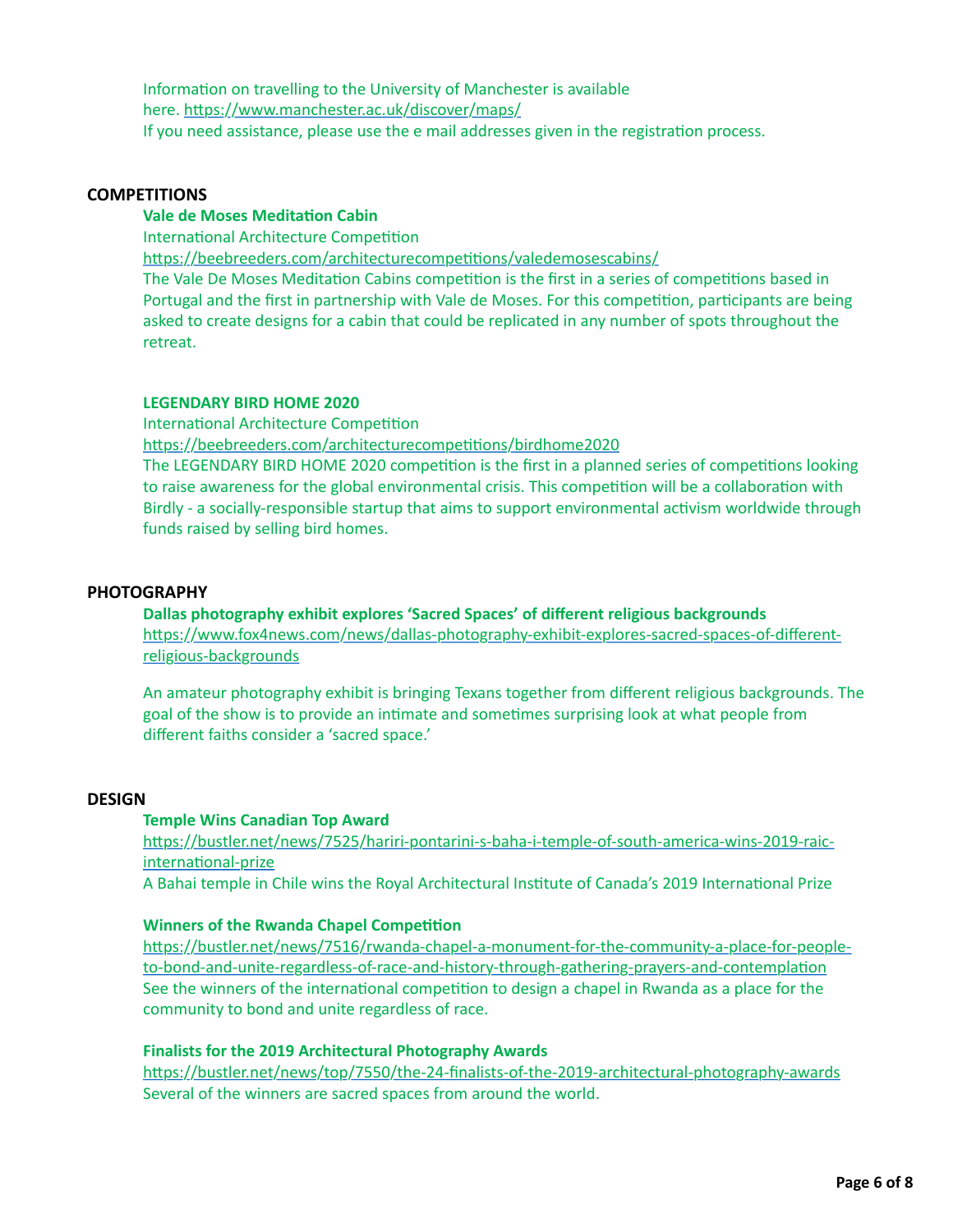## **MoMA Expansion by Diller Scofidio + Renfro Set to Open in New York**

https://www.archdaily.com/926475/moma-expansion-by-diller-scofidio-plus-renfro-set-to-open-innew-york

The complete [Museum of Modern Art](https://dsrny.com/project/the-museum-of-modern-art?index=false§ion=projects&utm_medium=website&utm_source=archdaily.com) expansion by [Diller Scofidio + Renfro](https://www.archdaily.com/office/diller-scofidio-plus-renfro) and [Gensler](https://www.archdaily.com/office/gensler) is set to open in [New York](https://www.archdaily.com/tag/new-york-city). The expansion adds more than 40,000 square feet of gallery spaces for exhibiting art. Launched in 2014, the first phase of renovations on the east end was completed in 2017, and the second phase of expansion on the west end is now complete and ready to open to the public.

#### **Carla Swickerath of Studio Libeskind on World Trade Center and the Impact of Technology**

https://www.archdaily.com/926790/carla-swickerath-of-studio-libeskind-on-world-trade-center-andthe-impact-of-technology

In this episode, host Aaron Prinz speaks with Carla Swickerath, Partner at [Studio Daniel Libeskind](https://www.archdaily.com/tag/studio-daniel-libeskind), about how she helped lead the development of the World Trade Center site, the impact of technology on the future of the profession, and what sets Studio Libeskind apart from other firms.

#### **Beyond Angkor Wat: Cambodia's New Cultural Architecture**

https://www.archdaily.com/927780/beyond-angkor-wat-cambodias-new-cultural-architecture The Kingdom of Cambodia has a rich history of Khmer architecture. Built from the latter half of the 8th century to the first half of the 15th century, these structures are embodied by the iconic Angkor [Wattemple complex. But new architecture is being built throughout Cambodia, projects that](https://www.archdaily.com/101004/ad-classics-angkor-wat) reinterpret culture and tradition to create modern spaces for contemporary life

#### **36 Architecture Firms from the Global South You Should Know**

**hEps://www.archdaily.com/927901/36-architecture-firms-from-the-global-south-you-should-know** Countries that are part of the so-called "global south" have undergone many transformations in their cities and urban contexts in recent years due to the economic and social challenges they face. Urban growth, sustainable development, quality of life and health in emerging cities, and the development of their own cultural identity have been some of the issues that local architecture had to incorporate.

## **9 Innovative Practices Redefining What Architects Can Be**

https://www.archdaily.com/928561/9-innovative-practices-redefining-what-architects-can-be Wherever there is a center, there is by necessity a periphery. This in itself should not generate any headlines; we live in a world of centers, and peripheries that continually stretch those centers, whether it be politics, countries, or societal norms. It also applies to architectural practice. In a complex, interconnected world, members of the architectural profession around the world are constantly expanding into new peripheries, generating new visions for how practice should operate, influenced by technological, political, cultural, and environmental changes.

--------------------------------------------------------------------------------------

**Julio Bermudez**, Ph.D. *Professor, Director Cultural Studies & Sacred Space Graduate Concentration*

The Catholic University of America School of Architecture and Planning 620 Michigan Ave NE Washington, DC 20064

[\(202\) 319-5755](tel:(202)%20319-5755) [bermudez@cua.edu](http://bermudez@cua.edu/)